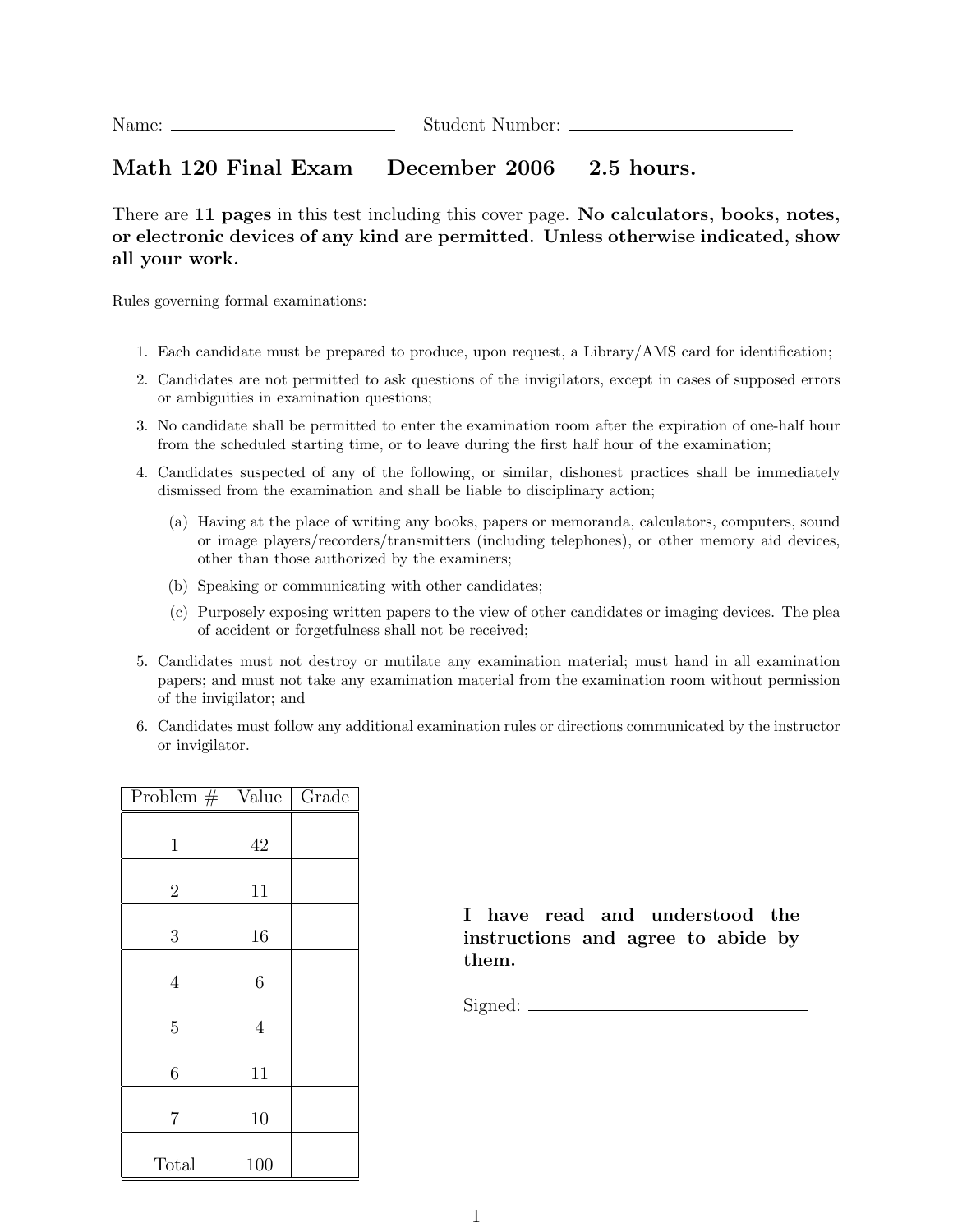- 1. ([42 marks]) Short-Answer Questions. Put your answer in the box provided but show your work also. Each question is worth 3 marks. Full marks will be given for correct answers placed in the box, but at most 1 mark will be given for incorrect answers. Unless otherwise stated, it is not necessary to simplify your answers in this question.
	- (a) Evaluate  $\lim_{x \to 4} \frac{x^2 4x}{x^2 16}$ .

(b) Evaluate  $f'(2)$  if  $f(x) = g(x/h(x)), h(2) = 2, h'(2) = 3, g'(1) = 4.$ 

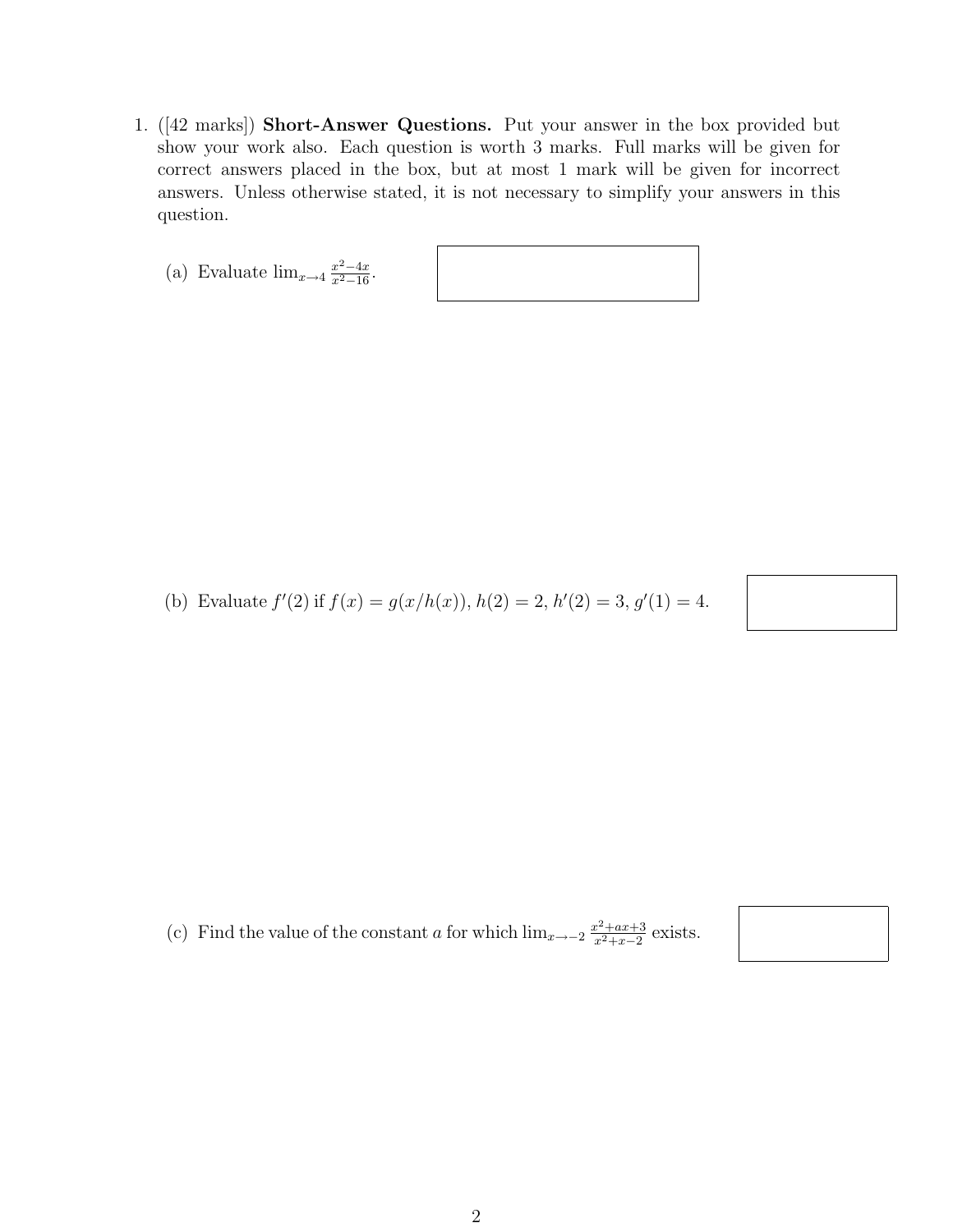(d) Find the values of the constants  $a$  and  $b$  for which

$$
f(x) = \begin{cases} x^2 & x \le 2\\ ax + b & x > 2 \end{cases}
$$

is differentiable everywhere.

(e) Find the derivative of 
$$
e^{x \cos(x)}
$$
.

(f) If  $x^2y^2 + x \sin(y) = 4$ , find  $dy/dx$ .

(g) The mass of a sample of Polonium-210, initially 6 g., decreases at a rate proportional to the mass. After one year, 1 g. gram remains. What is the half-life (the

time it takes for the sample to decay to half its original mass)?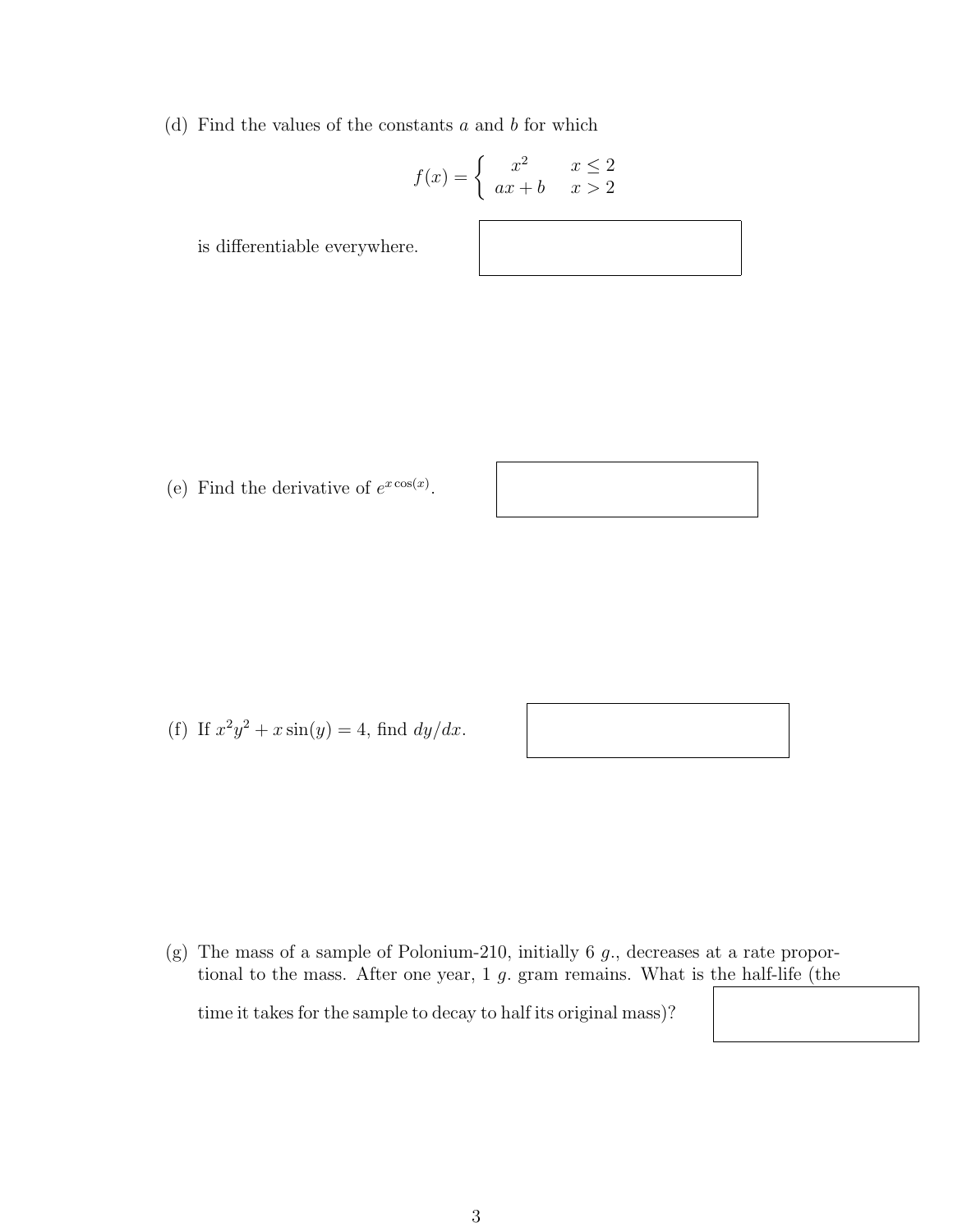(h) Find the  $(x, y)$  coordinates of all points where the graph of the parametric curve  $x = \cos(t^3), y = \sin(t^3)$  has a horizontal tangent.

(i) Find the derivative of  $(\tan(x))^x$ .

(j) Using a suitable linear approximation, estimate  $(8.06)^{2/3}$ . Give your answer as a fraction in which both the numerator and denominator are integers.

(k)  $f(x) = e^x + x$  is one-to-one. Find  $(f^{-1})'(e+1)$ .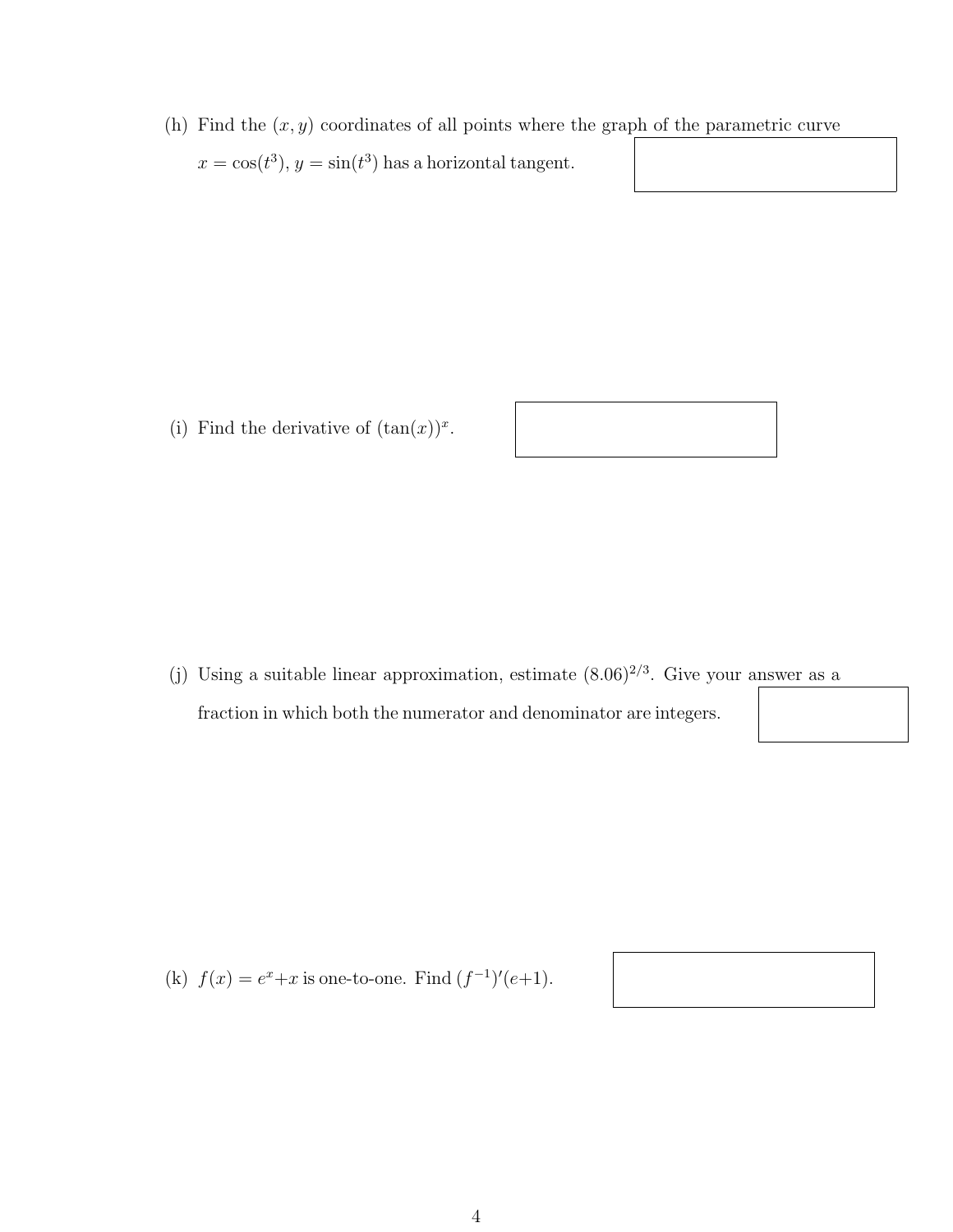(1) Find the rate of change of the area of the annulus  $\{(x, y) | r^2 \leq x^2 + y^2 \leq R^2 \}$ (i.e. the points inside the circle of radius  $R$  but outside the circle of radius  $r$ ) if

 $R = 3, r = 1, dR/dt = 2, \text{ and } dr/dt = 7.$ 

(m) The function  $f(x) = x^2 - 1$  has roots at  $x = -1$  and  $x = 1$ . Find an initial guess  $x_0$  for Newton's method so that the next approximation  $x_1$  is larger than 100.

(n) For the function

$$
f(x) = \begin{cases} 0 & x \le 0 \\ \frac{\sin(x)}{\sqrt{x}} & x > 0 \end{cases}
$$

write in the box the (roman) number of the correct statement from the list:

- i. f is undefined at  $x = 0$
- ii. f is neither continuous nor differentiable at  $x = 0$
- iii. f is continuous but not differentiable at  $x = 0$
- iv. f is differentiable but not continuous at  $x = 0$
- v. f is both continuous and differentiable at  $x = 0$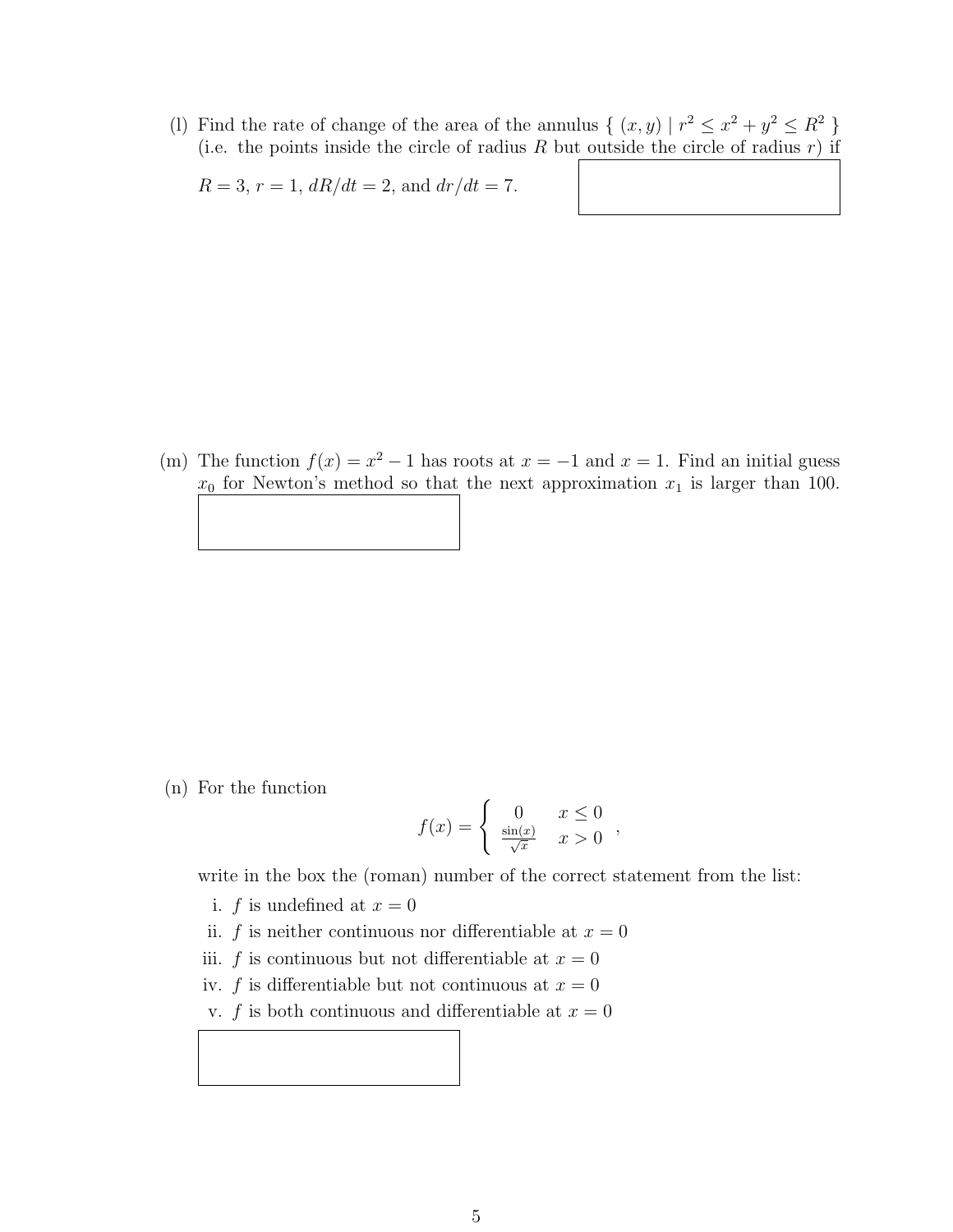Full-Solution Problems. In questions 2-7, justify your answers and show all your work.

2. ([11 marks]) A rectangle is inscribed in a semicircle of radius  $R$  so that one side of the rectangle lies along a diameter of the semicircle. Find the largest possible perimeter of such a rectangle, if it exists, or explain why it does not. Do the same for the smallest possible perimeter.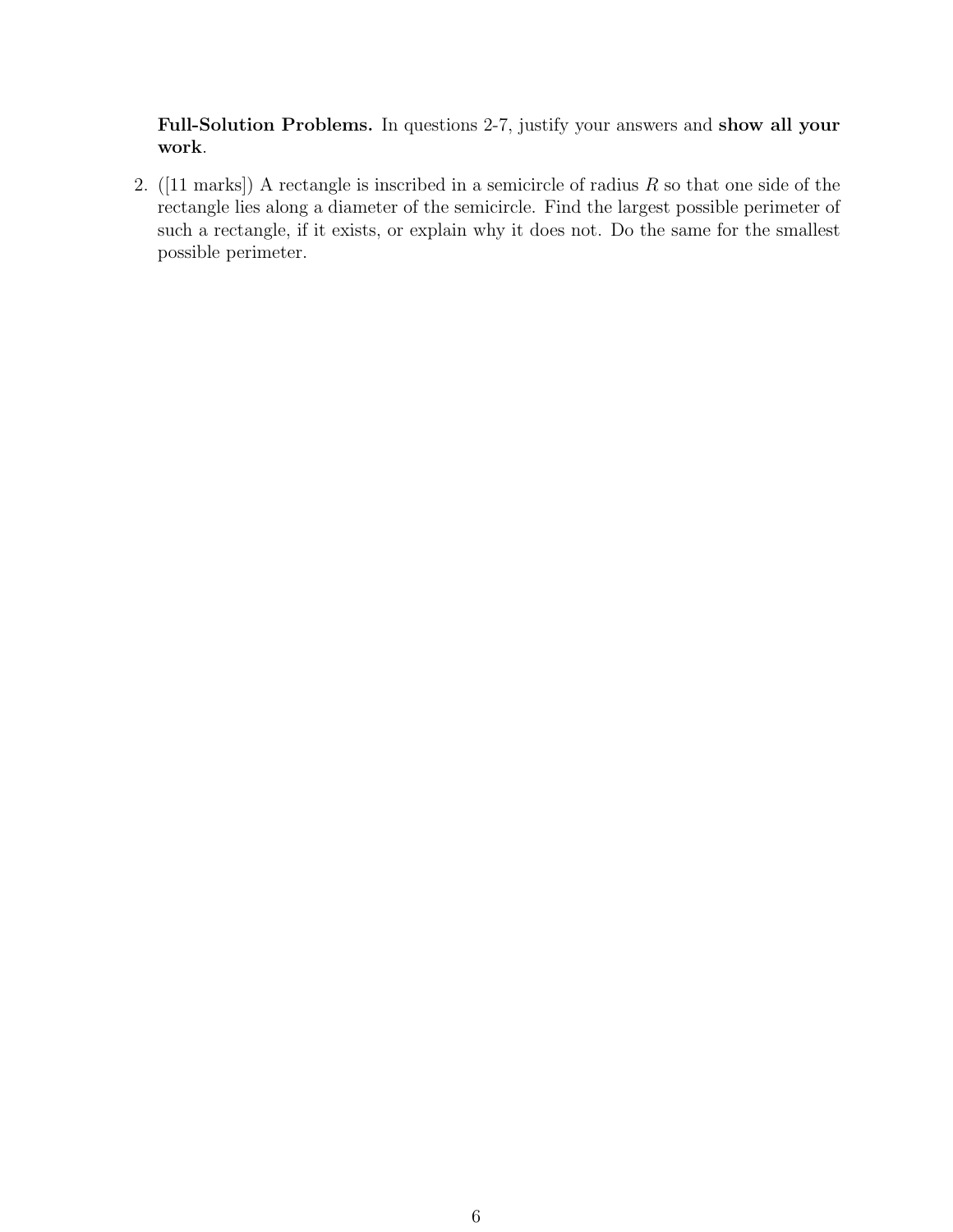3. ([16 marks]) The function  $f(x)$  is defined by

$$
f(x) = \begin{cases} e^x & x < 0\\ \frac{x^2 + 3}{3(x+1)} & x \ge 0 \end{cases}
$$

(a) Explain why  $f(x)$  is continuous everywhere.

- (b) Determine all of the following if they are present:
	- i. x-coordinates of local maxima and minima, intervals where  $f(x)$  is increasing or decreasing;

ii. intervals where  $f(x)$  is concave upwards or downwards;

 $\cdots$  question continued on next page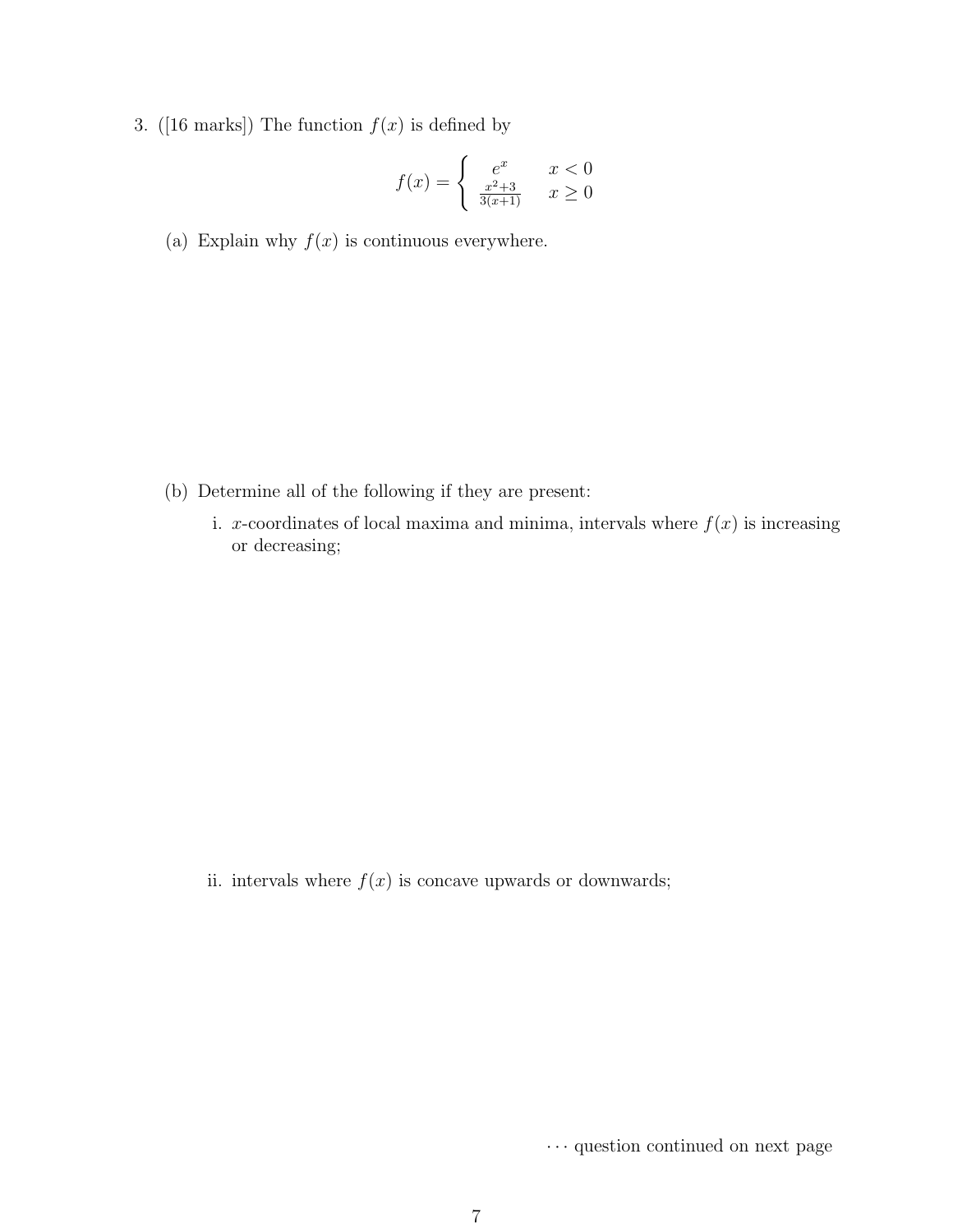iii. equations of any asymptotes (horizontal, vertical, or slant).

(c) Sketch the graph of  $y = f(x)$ , giving the  $(x, y)$  coordinates for all points of interest above.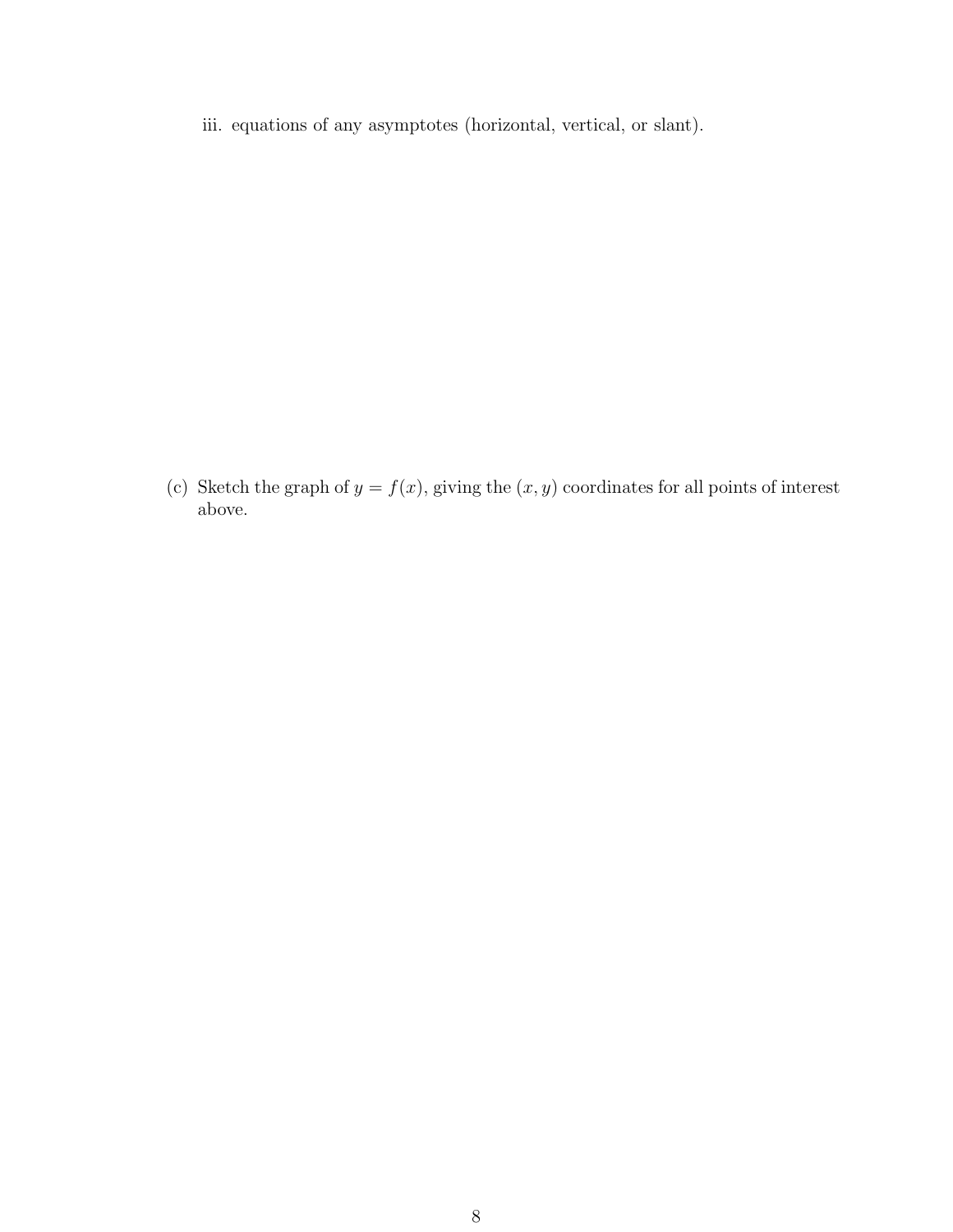4. ([6 marks]) There are two distinct straight lines that pass through the point  $(1, -3)$ and are tangent to the curve  $y = x^2$ . Find equations for these two lines.

5. ([4 marks]) Evaluate

$$
\lim_{x \to 0} x^{1/101} \sin(x^{-100})
$$

or explain why this limit does not exist. Give a complete justification of your answer.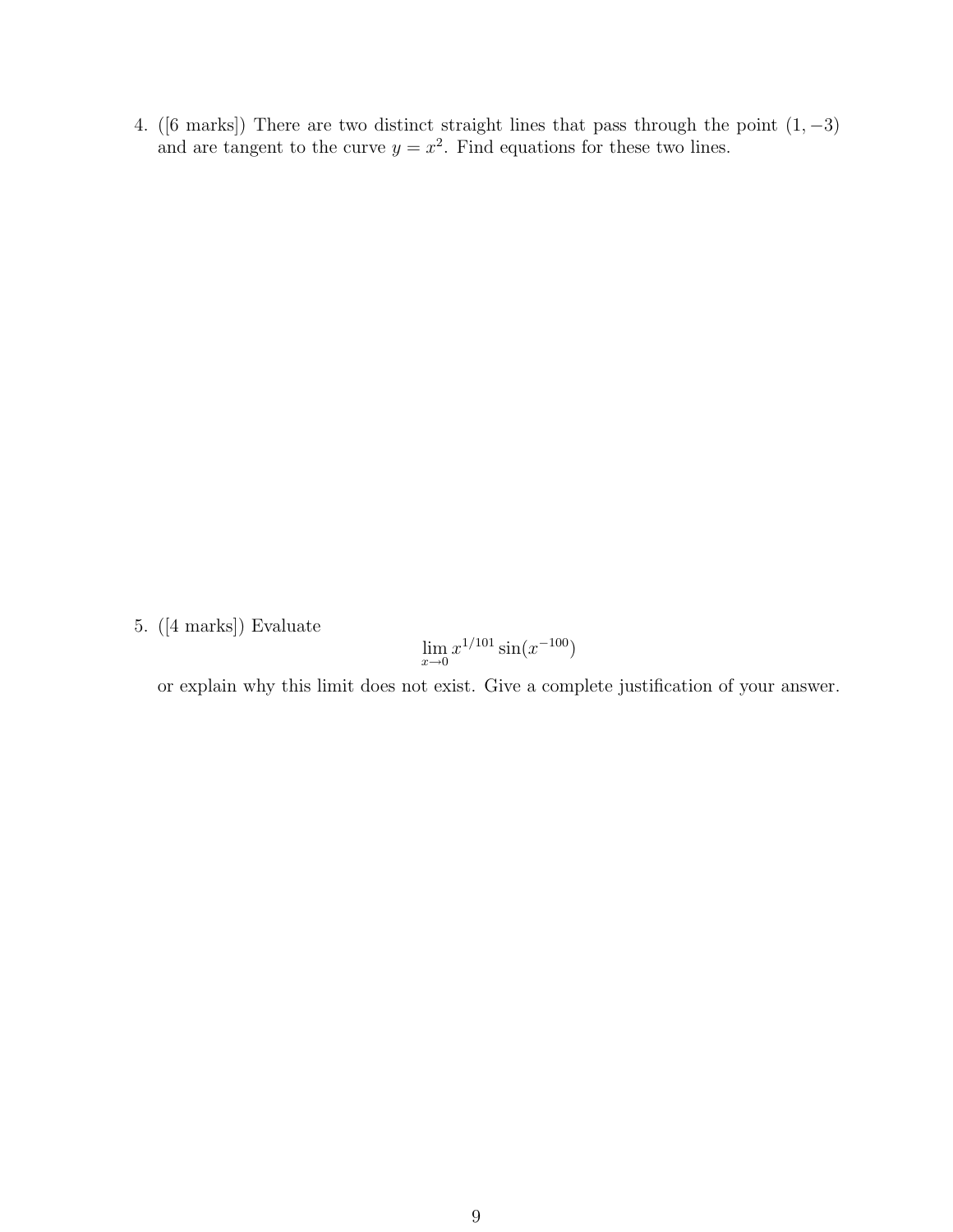## 6. ([11 marks])

(a) Find the third-order Taylor polynomial for  $(1-3x)^{-1/3}$  around  $x=0$ .

(b) Evaluate

$$
\lim_{x \to 0} \frac{\sin(x)e^{2x} + 1 - (1 - 3x)^{-1/3}}{x^3}.
$$